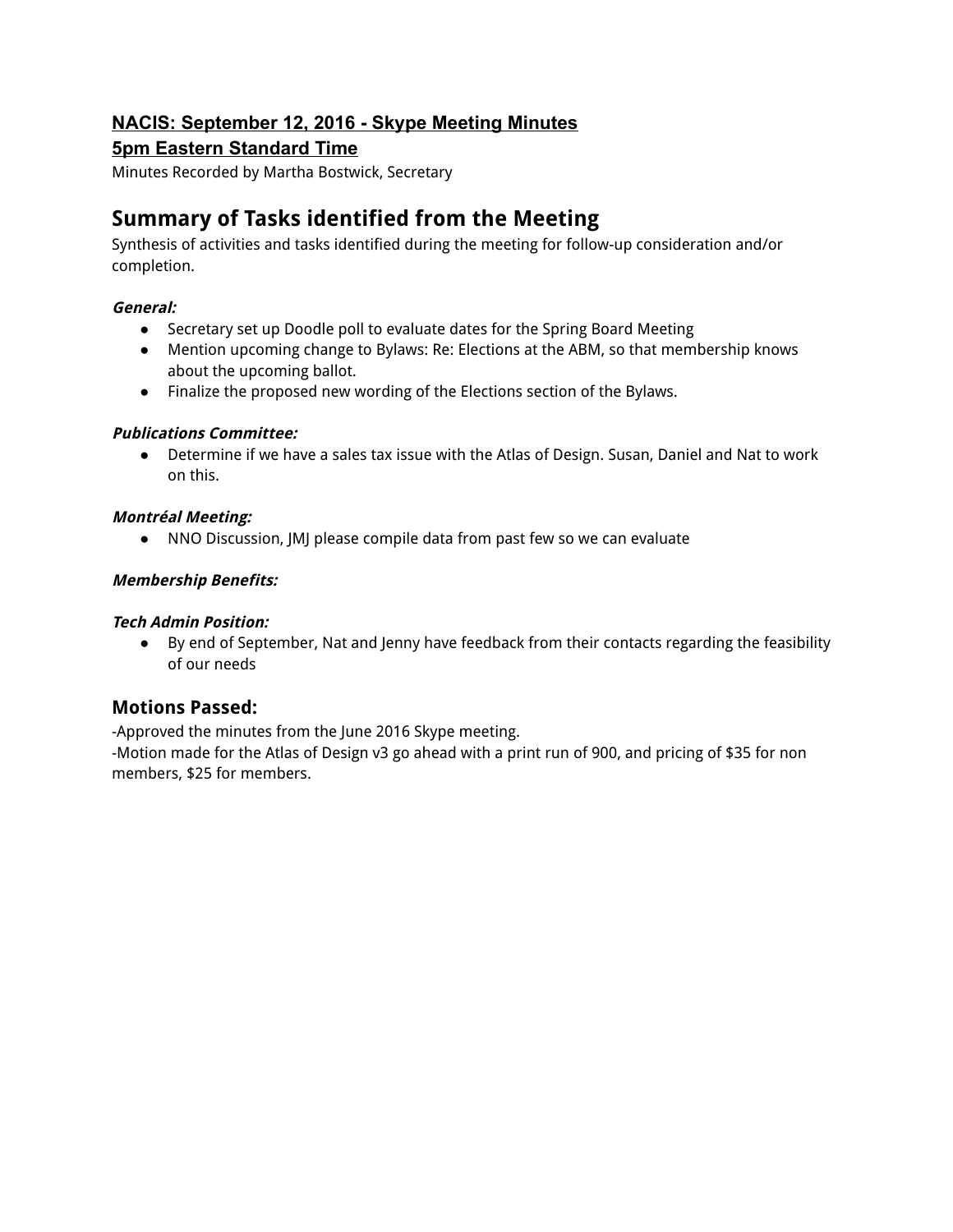# **Board Composition:**

# **Executive Office (non-voting)**

Tanya Buckingham | Executive Director (term expires 1/2017) (regrets) Susan Peschel | Business Manager (un-termed) Daniel Huffman | Director of Operations (term expires 1/2019)

# **Executive Board (voting)**

Alex Tait | Past President (term expires 10/2016) Amy Griffin | President (term expires 10/2016) Anthony Robinson | Vice President & Program Chair Colorado Springs (term expires 10/2016) Fritz Kessler | VP-Elect (term expires 10/2016) Jenny Marie Johnson | Treasurer (term expires 10/2016) Martha Bostwick | Secretary (term expires 10/2017)

# **Board of Directors (voting)**

Nat Case (term expires 10/2016) Kristen Grady (term expires 10/2016) Alethea Steingisser (term expires 10/2016) (regrets) Andy Woodruff (term expires 10/2017) Brooke Harding (term expires 10/2017) Matt Dooley (term expires 10/2017) (late)

Robin Tolochko | Student Board Member (term expires 10/2016)

# **Ex-officio Members (non-voting)**

Patrick Kennelly | Editor of Cartographic Perspectives (term expires 2016) Hans van der Maarel | Editor of CartoTalk (term expires Dec 31, 2018) (regrets)

Quorum is ⅔ of voting members in attendance (9 people required), we meet quorum.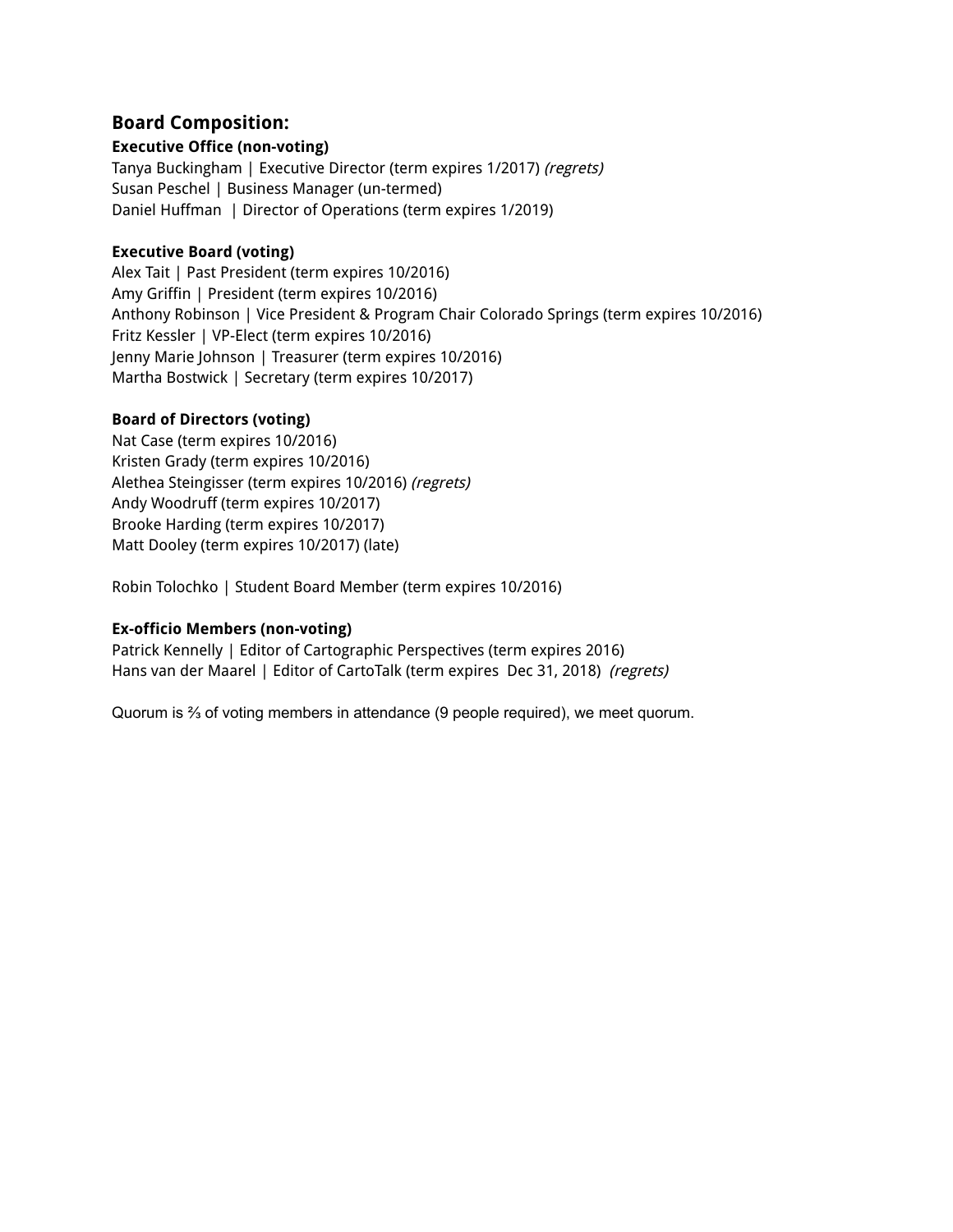# **NACIS: September 12, 2016 - Skype Meeting Agenda 5pm Eastern Time**

**Welcome** | Amy Griffin -Amy welcomed everyone to the call

#### **Minutes** | Amy Griffin & Martha Bostwick

-Does anyone have and further comments or corrections to the minutes from the June Skype call?

● Minutes

-Nat made a motion to approve the minutes, Jenny seconded that motion. All voted Aye. Motion approved.

## **Colorado Springs 2016 Planning** |Anthony Robinson

-Things are going well. Registration is in full swing, and numbers are on track. Field trip enrollment for Garden of the Gods is good.

-There have been lots of schedule changes so far, they're getting updated in Sched regularly. Materials for the print program have been sent to Dennis. No confirmation from Dennis of receipt of anything. Anthony will need to hear back soon that it's all in progress, or will have to make quick alternate arrangements. Both Nat and Martha volunteered to help if in fact needed.

-He's got millions of little things going on. Nametags designed, coasters for handouts, etc.

-Check out teamwork to make sure you have no assigned tasks that are waiting to be completed.

-Beverage and room stuff needs to be done with hotel. Anthony has assigned room names for events.

-Susan: She's working on it now, but not usually gets done until end of month once she gets more accurate numbers closer to the event. If he knows AV needs sooner than later, that can be done now. -Amy will make sure that Anthony has her document from last year for room organizing.

-Brooke: has stickers for COS ready to go - if you want some ahead of time for promotional materials let her know and she can send some to you. They've already sent some to Aly DeGraf to hand out at MapTime in Denver. They have t-shirts ready to go too.

-Amy: Anthony, do we want to take some stickers to GiScience in Montreal? -Anthony: Sounds good. He'll make arrangements with Brooke to get some.

# **PCD Streaming Update** |Andy Woodruff

-Susan has signed agreement with the company, and the first payment mailed last week. -They are looking at the hosting for after the conference.

-Carolyn sent something out today to inform and get consent from speakers.

-Andy is just needing to continue working with Tim(?) from E3 to wiggle out the technical details about the page and links, etc., and then decide how to announce to membership.

-Amy: I guess we should let people know sooner than later if they plan on live-streaming from elsewhere.

-Amy: When are the E3 guys coming?

-Susan: On the 17th, work on Tuesday, and then leaving on 21st? She'll verify these dates.

-Amy: She thinks they process the video on site.

-Amy: Maybe we can do a final test on Tuesday? We'll all be there. Andy, can you check with them? -Anthony: maybe release news on 9/19, so people have a month notice?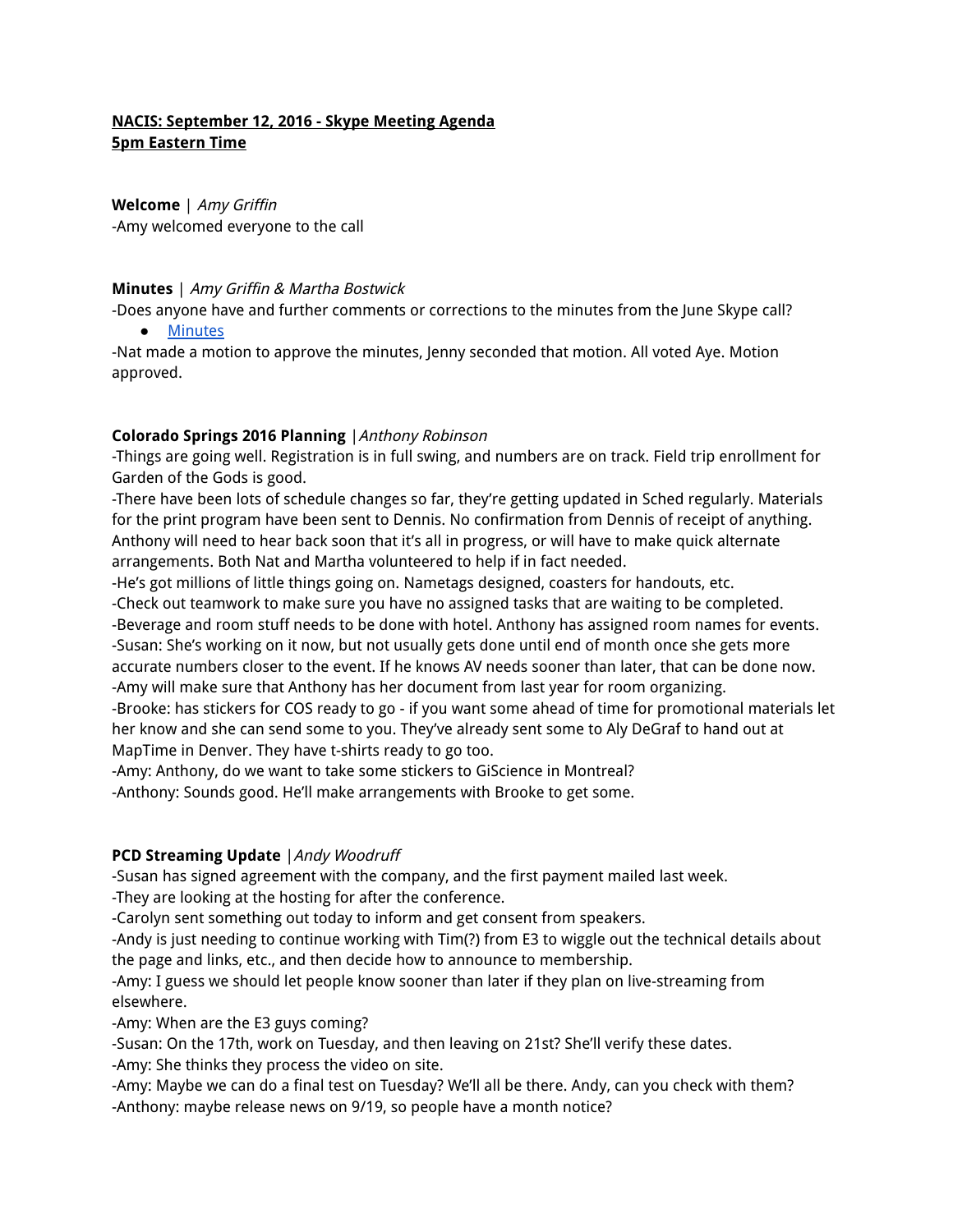-Amy: is that realistic? It's about a week or so out.

-Andy: Maybe? He wants to do a test this week, so that should be fine.

-Anthony: We should also say how/when they'd be set free for everyone.

-General consensus is let them free in a month.

-Amy: Seems to be good that they will go free after a month. Is there anything else that they need? -Andy: Not really. Thanks.

-Amy: Thanks so much for this committee for working so hard on this.

# **Montreal 2017** |Fritz Kessler

-Update on NNO plans: he has spent time going through centrally located venues, trying to meet criteria of walking distance, ambience, beer. Came up with 11. Sent out emails, received 4 replies. One was struck due to high rental fees. Two others dropped out. So down to one place, assuming we can get a menu put together.

-Given the fact we are dealing with a very urban area, is the \$35 per person hard and fast? We might have to consider offsetting costs of the NNO if we continue going to larger urban areas.

-Amy: We have paid for rental before, we did last year.

-Susan: Will have to look up price we've paid before. It's not like we haven't done it, but if we can avoid it that's better.

-Amy: Might just be new reality to have to pay for a rental if we want to keep NNO. That's the challenge since we've gotten bigger and to find a place large enough for us.

-Susan: The places Fritz has looked at that haven't yet responded aren't necessarily done, it's still early enough to go back and see. We just need to get past COS first before she can look into it more.

-Anthony: The broader point that Fritz is trying to mention, is that if this is an important thing, we have to be realistic that this is going to be costly. It may not be feasible any longer to treat it as cost-recovery. -Susan: it has until last year.

Anthony: It's highly unlikely we're going to break even this year. We've also talked about getting new people to go to NNO, so raising cost would be prohibitive to that. He would like to propose that we consider NACIS supporting it, or subsidizing the cost of it, so that we can go to a nice place and get the things we want, but not necessarily raise our prices a whole lot.

-Amy: What do people think about that?

-Susan: Would you want to increase the level of service? Another banquet type thing? A sit-down meal? -Anthony: No, same details as we've had, pub-style socializing, but need to subsidize the cost.

-Fritz: Is there room/flexibility in the budget for NACIS to offset/subsidize this?

-Susan: Yes, there is.

-Nat: In the past, there have been a lot of last minute walk ups. Is there a way to accommodate for that and reserve the space and hopefully still come out in the black?

-Susan: Well we try to estimate our space and numbers based on the people who came previous years. Sometimes, like in Pittsburgh, that doesn't work as well as it was the only space close by, and it ended up being small for the number of people that wanted last minute tickets. We attempted to

accommodate them, but we ran into other problems with the venue and ran out of food. So, we do our best to fit in the people who at the last minute realize that all their friends are going, but sometimes we just can't.

-Alex: what if drinks and snacks only, not dinner?

-Susan: This didn't go over well in past, we got a lot of push back on that.

-Anthony: JMJ can you help us understand what a realistic ceiling would be on NNO? What our top limit would be?

-JMJ: She can look at last 4 or 5 conferences, and see costs vs what we brought in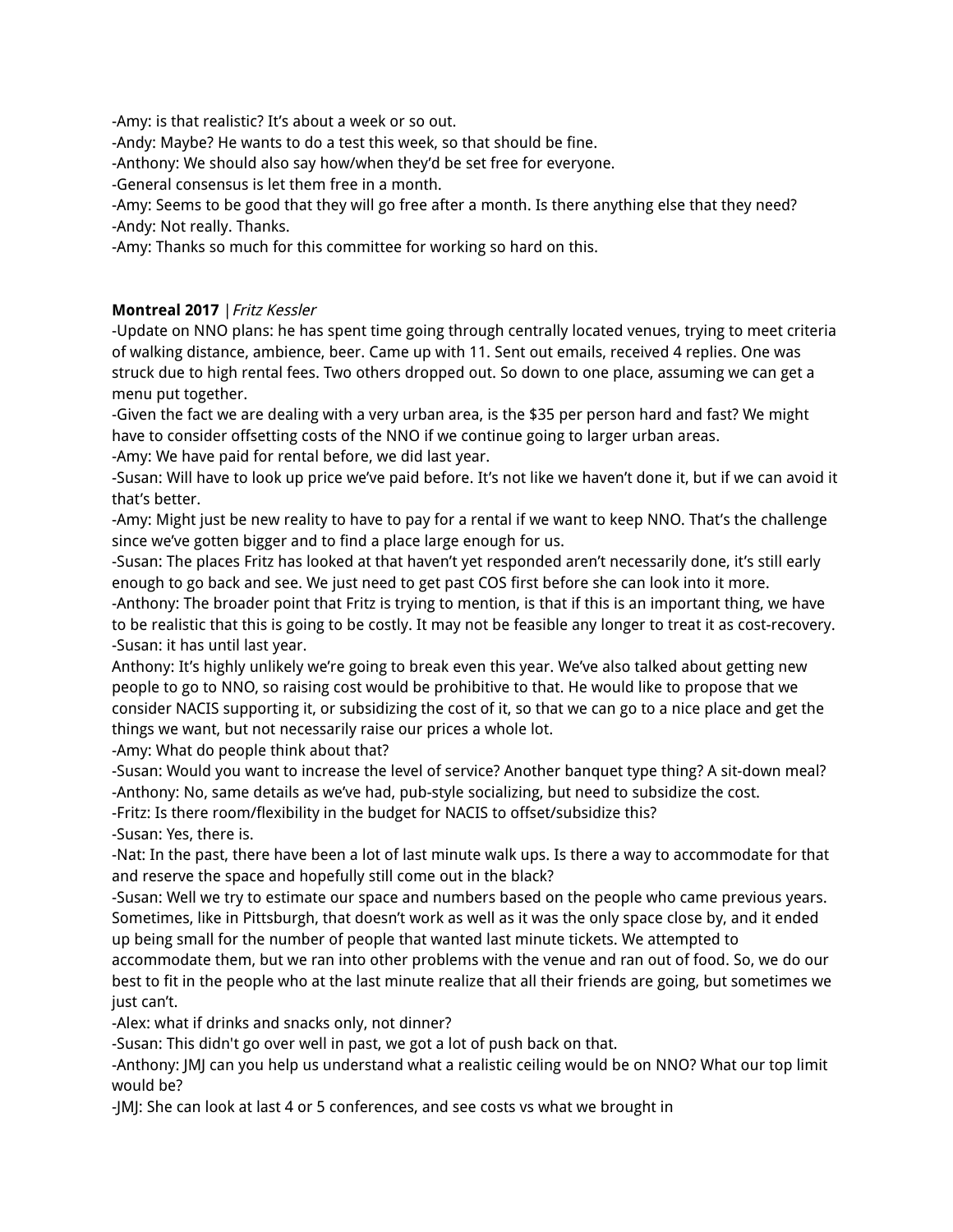-Anthony: I think having a sense of the max we should spend on NNO would be wise. Let's frame it realistically.

-Daniel: We can give it a go, and if it doesn't work out, we re-assess. We have some financial cushion. Susan: The spot in Montreal is interesting - Bier Markt, right across the street.

JMJ: When do we want to make a commitment for this? Shortly after Colorado Springs? So if she brings numbers to Colorado Springs meeting.

Amy: Let's table this **discussion until COS Friday board meeting**. JMJ - can you get us numbers, and then we will think about Anthony's questions: are we willing to subsidize, how much, for whom Susan: trying to find a good venue with good quality food. We start with model for the ideal, and then if it becomes more expensive so be it. But we need to start with the budget.

Amy: key thing is we need to communicate these things to the VP and VPE for planning purposes.

## **Norfolk 2018 Update** |Susan Peschel

-Waterside Marriott

-Visited last month, pleased with what she saw. It has a small airport, small downtown, easily walkable, accessible, nice area, a lot of improvements being made now that should be done in 2017. -Hotel space is ample and isolated, so we will have our own space without risking other groups crisscrossing us. Lots of light, open spaces pleasant for socializing and networking. CVB is across street. one block from hotel is several blocks of restaurants, lots of chef-owned, microbreweries, etc. Possible NNO spot right on water being redeveloped. Leo Dillon immediately came up with a field trip he'd like to lead. Good proximity to DC & there's a wine festival that weekend, so she increased the room block even more for Norfolk. Staff was great to work with. No hesitation on this place. Room setups are worked out already, with some extra space.

Daniel: What are the dates of the conference again? Susan: October 16-20, 2018

# **Tech Person Position Description** |Amy Griffin

● Draft position description & time estimates:

https://docs.google.com/document/d/1gX6bZ2GCm8r3jhZikWVfTRpln3G0YacNscXs0TgaHZs/edit -Amy asked Nathaniel Vaughn Kelso to have a look at this, as he probably knows the most in the organization about what we need. He suggested a few things:

-split CartoTalk migration from maintenance. Might be same person, but too complex for 1 task. -from memory, when doing the OJS system, it was a nightmare to sync logins. Might need to find a solution to make it seem like they are linked, but does something else behind the scenes. -in the description, should have that tasks include but are not limited to.., so that additional tasks that crop up are also eligible to be worked on

-might be case where there is a couple of months heavy, a few months light. So maybe something in contract with minimum retainer for quiet months, but not to exceed a maximum budget for entire year.

-Amy: we need to think about how much we are willing to spend on this, and how are we going to get the right person with the right skills for what we are willing to spend.

-Amy: those with more experience - what are the going rates for this type of experience?

-if there is something she has missed, please add it to the document

-Does anyone have anything to comment? No?

-If you have friends in the industry, and want to run this by them to see if we're crazy, please do it. \*see Skype chat log below starting at 6:39:06 PM for some discussion on this topic.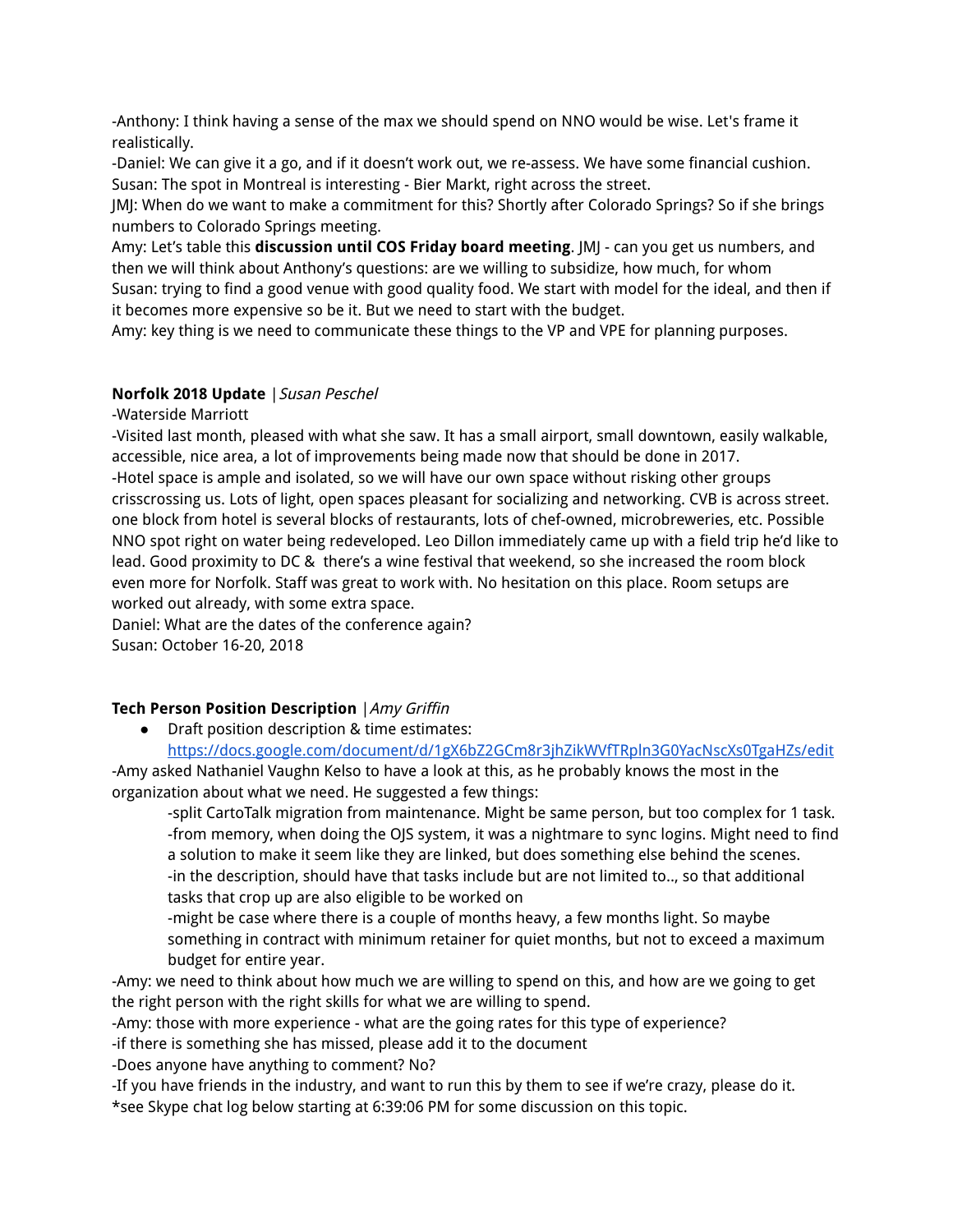-do we want a single person or company? Would that affect how we structure our RFP? -internal or outside of NACIS?

-by EOM have Nat and JMJ get info for us from their contacts on feasibility of our needs

## **Nominations Committee update** |Alex Tait

Newly elected board is:

-VPE: Ginny Mason

-Treasurer: MaryBeth Cunha

-Directors at Large: Rosemary Wardley, Nick Martinelli, Donna Genzmer

-Student Board Member: Travis White

-Nat will stay on as a member of Publications Committee as volunteer.

## **Bylaws Review re: Elections** |Daniel Huffman

-see proposed revisions here

-Every year this section of the bylaw confuses Daniel and the Past President about how the election is supposed to be conducted, due to outdated language.

-Daniel went through and tried to rewrite and clarify things, and make the bylaws more relevant to our current methodology.

-He also proposed some clarifications to the Amendment section, to make it easier to understand how to actually make an amendment to the Bylaws.

-Amy: We need to read this over, and organize this into a ballot measure for the membership to vote on. -Amy: let's flag this as something that is coming during the AGM, and then send the ballot out just after the conference. That gives us time to review, and then another physical board meeting to hammer out the details.

#### **Atlas of Design Volume 3** |Nat Case **Printing of AoD V3:**

-committee is recommending a print run of 900. Volume 1 had 2 runs of 600 (1200 total), and Volume 2 had 1 print run of 1200. VOlume 1 sold out in 18 months. Volume 2 has not sold out. -We think reducing the print run is a good idea to make sure we sell them all before Volume 4 comes.

-Keep price for non-members at \$35, and change price for members to \$25 to make it easier for people at the conference to sell without having to make change, which was a previous issue with the price at \$26.25.

-Amy: Let's make a motion for this and vote on it.

-Nat moves that Volume 3 of the Atlas of Design has a print run of 900 copies and pricing of \$35 for non members, \$25 for members .

-Matt seconded the motion.

-Amy: Is there any further discussion on this? (No)

-All in favour. Motion passed.

#### **Sales Tax:**

-We have not paid sales tax based on our understanding of how tax works for the state of Wisconsin. There is a high minimum we have to sell before you have to pay. This depends on where you sell the product, so we might have to look into this for Colorado. The other issue is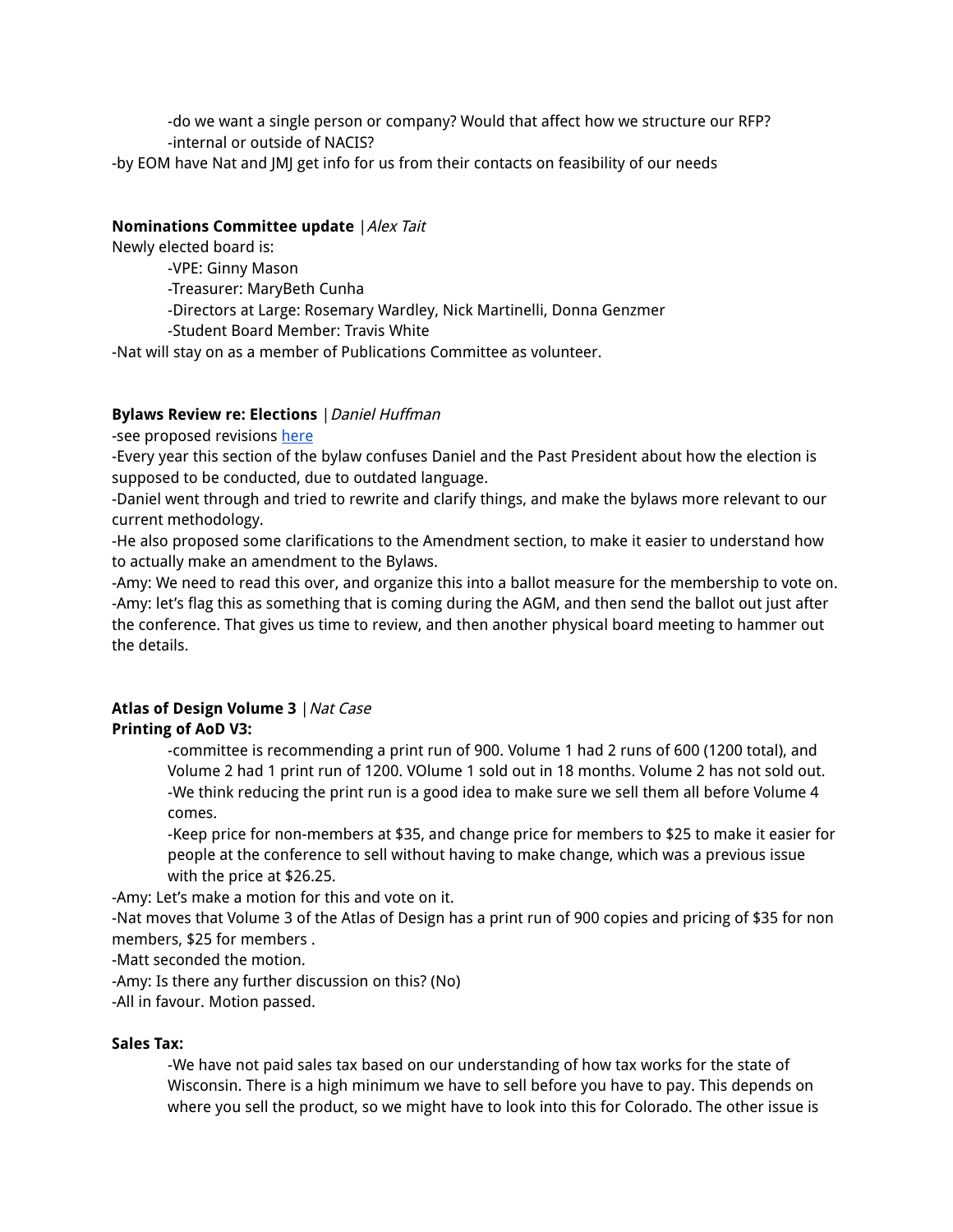that we have been paying sales tax to the printer. In MN, the tax is not due on items that you are re-selling. This may be different in Wisconsin, and we might want to look into it. We could possibly be due a refund based on tax paid for the first two volumes. This is a bit of a can of worms that we discovered, that we should maybe look into to make sure that we don't get audited or are doing things wrong for our taxes.

-Amy: if we did the sales online, does that count as selling in Colorado?

-Nat: Rules vary depends on state he thinks. If you hand the product over in person, that counts as selling in that state? Maybe this is a question for a tax expert?

-Amy: Susan, do we have someone that tells us these things?

-Susan: We usually try to figure this out on our own. She's not sure where to go with this? Maybe Daniel and Nat and her can discuss.

-Amy: Let's leave it to them to try and figure this out.

## **Fulfillment:**

-The committee recommends us to switch to East View Map Link. from Amazon, after reviewing various services and pricing.

-A decision is needed soon, as we print before next meeting. Are we okay to switch? -Nobody objected.

#### **Atlas of Design Portal:**

-We've been looking into a portal so that people interested in the maps from the Atlas of Design have a place they can order/purchase/print them from.

-Still something we want to do, but it will be worked on after the fall. Publications committee will proceed with it after Colorado Springs.

#### **Copyediting:**

-should we also give an \$500 honorarium to the essay author. AoD committee was uncomfortable with it since a lot of other people worked on the atlas too. What does the board think?

-Amy happy to back committee's decision. Thinks it is reasonable.

-Susan had received word from Ginny that it was decided already, and cheques are written and ready to mail.

-Amy: Are we setting a precedent by giving this honorarium? He agreed to do it as a volunteer, so there isn't a problem not giving one.

-Martha: Will it create an issue with other volunteers to send an honorarium to one person? A lot of others contributed a large amount of time to this also?

-Nat will contact Ginny to see if she has already let him know about it. He would feel uncomfortable with not giving it if she's already mentioned it to him.

#### **Sales System:**

-committee recommends that we switch to Big Cartel for sales system. It's an external system, so we can't cross-check membership. Work around would be to give a discount code behind the NACIS membership wall. Advantage is that this portal allows sales of more than one item at the same time. Seems like a good idea to switch.

-Amy: maybe we should change up code regularly to make sure it doesn't get out to non-members. Better to prevent problems before they happen.